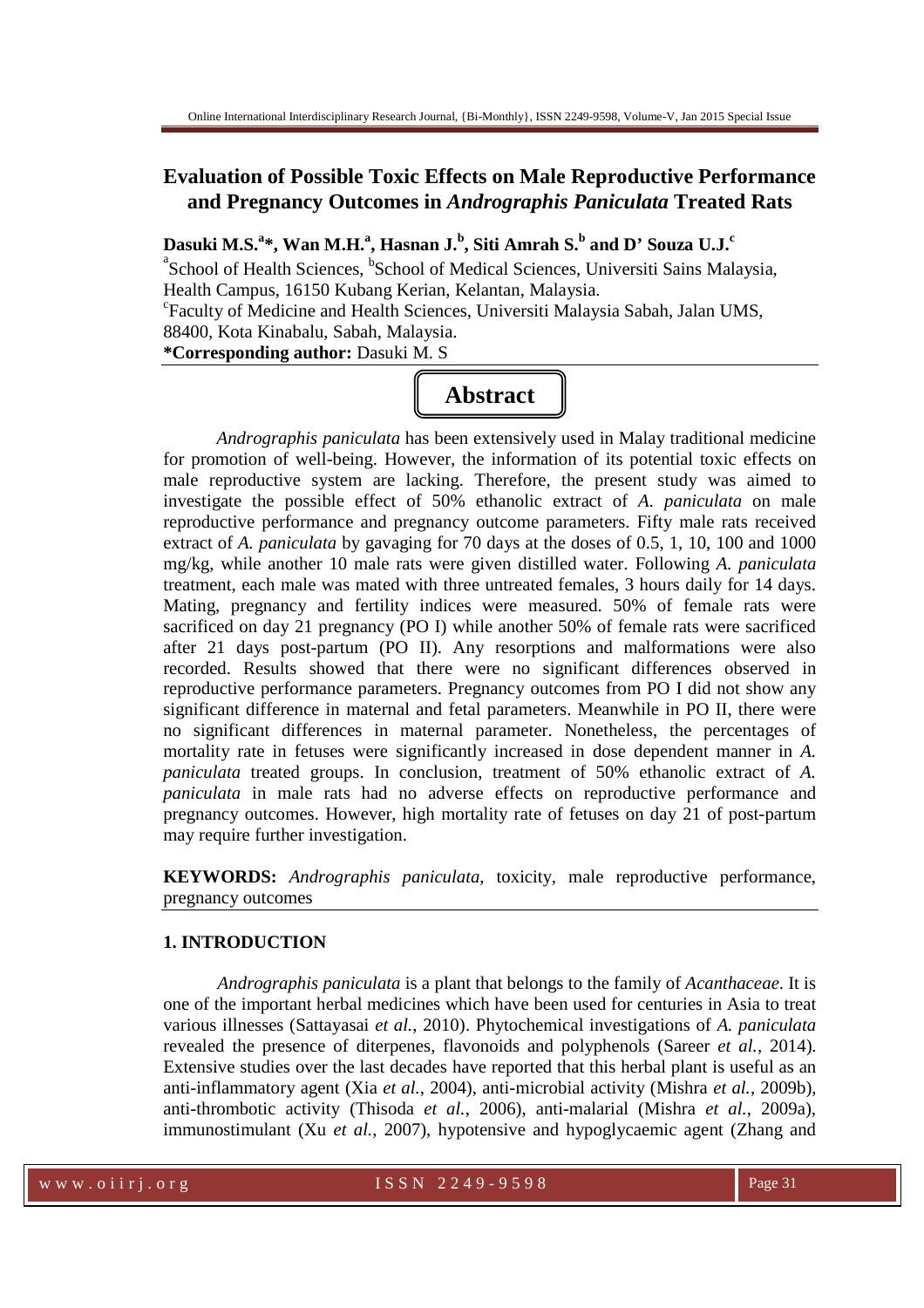Tan, 2000) and used for treatment of upper respiratory tract infection (Coon and Ernst, 2004).

In Malaysia, *A. paniculata* has been used traditionally to treat diabetes and hypertension, even though the benefits of its usage have not been justified scientifically. The potential toxic effects of *A. paniculata* for instance are still controversial (Shahid, 2011). A study by Nagalekshmi *et al*. (2011) found that the extracts of *A. paniculata* offered protection against hepatotoxicity induced by paracetamol. In the line with this, Allan *et al*. (2009) failed to show any toxicity effects of standardized *A. paniculata* extract (10% andrographolide) in male rats. In contrast, *A. paniculata* has been demonstrated to have anti-fertility and reproductive toxicity (Akbarsha and Murugaian, 2000). This suggests that *A. paniculata* might have toxicity effects that warrant further investigation.

The present study was designed to investigate the possible toxic effects of *A. paniculata* on male reproductive performance indices and pregnancy outcomes. These include comparison of the mating, pregnancy and fertility indices in *A. paniculata* treated male rats and control rats. This investigation is extremely important in order to evaluate the safety of *A. paniculata* consumption.

## **2. MATERIALS AND METHODS**

#### **2.1 Preparation of plant extract**

The extraction of *A. paniculata* was performed using a mixture of 50% ethanol and 50% water by NOVA laboratories, Selangor, Malaysia. Standardized extract of *A. paniculata* was supplied in liquid form, dark green color. The extract was subjected to freeze drying at -50°C overnight. Later, the dried pure *A. paniculata* extract was scraped using a spatula and was pulverized into powder. The extract was then reconstituted in distilled water to give the required doses of  $0.5, 1, 10, 100$  and  $1000$  mg/kg body weight applied in this study.

## **2.2 Animal husbandry and treatment**

A total of 60 adult male rats and 180 adult female rats of Sprague Dawley were obtained from Animal Research and Service Centre, Universiti Sains Malaysia (USM), Kubang Kerian, Kelantan, Malaysia. The rats weighing between 180-200 g (aged 8-10 weeks) were housed in PVC cages and maintained under controlled environmental condition at temperature of  $22 \pm 25^{\circ}$ C with a 12 h light / 12 h dark cycle. All animals had free access to tap water and were fed with a standard pellet diet. All rats were allowed to acclimatize for one week prior to the experiment. The male rats were previously mated until they become sexually experienced to attest fertility (Dasuki *et al.*, 2011).

The male rats were randomly divided into six groups (I-VI) of 10 each. Group I were orally administered with 0.4 ml of distilled water (vehicle) whilst groups II, III, IV, V and VI received 0.5, 1, 10, 100 and 1000 mg/kg of *A. paniculata* extract in 0.4 ml of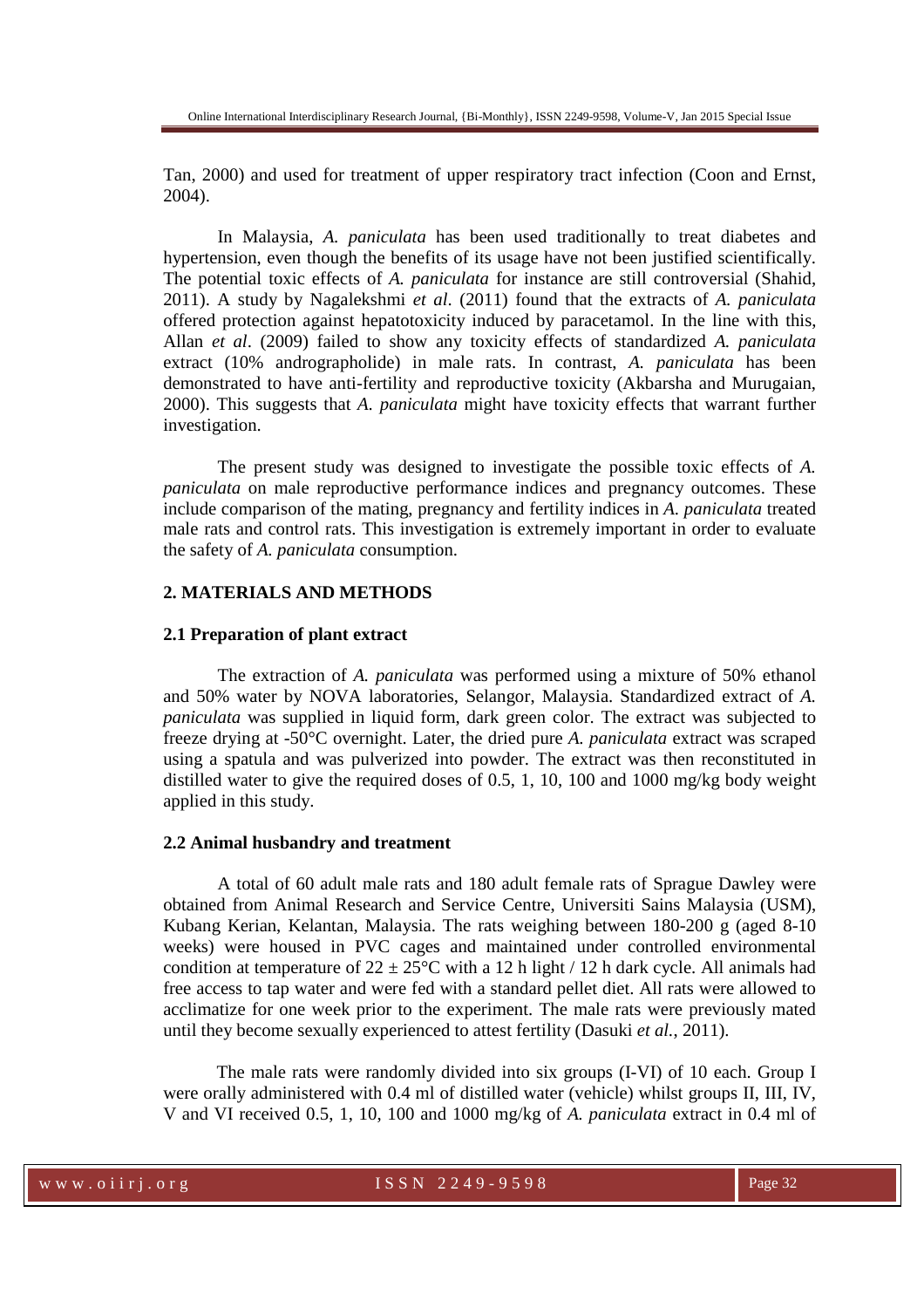vehicle respectively, once daily for 70 days (OECD, 2001). All experimental procedures on rats were conducted in accordance to USM Guide For The Care and Use of Laboratory Animals and approved by Animal Ethics Committee USM/PPSP/050(1).

#### **2.3 Male reproductive performance**

Following *A. paniculata* treatment, each male rat was separated into a single cage and was allocated with three untreated female rats (1:3 ratio), 3 hours daily for a duration of 14 days. During this period, at least two estrous cycles of female rats should have elapsed while exposed to the males (Kuriyama and Chahoud, 2004). Vaginal smears from the female rats were collected daily after 3 hours test time. The day of sperm detection in the vaginal smear was considered as day 0 of pregnancy. Mating (number of males that make any of the three females sperm positive within 14 days/total number of males involved in mating x 100), pregnancy (number of pregnant females/number of sperm positive females x 100) and fertility indices (number of days elapsed until the male rats had first fertilized its female partner) were measured according to the standard procedures (Wan *et al.*, 2013).

## **2.4 Pregnancy outcome**

On day 21 of pregnancy (PO I), 50% of the females per group were sacrificed by diethyl ether inhalation. The peritoneal cavity was opened to reveal the ovaries and uteri away. The ovaries were removed and the number of corpora lutea was counted. The uterine horn was sectioned longitudinally and pre-implantations loss [(number of corpora lutea – number of implantations)/number of corpora lutea) X 100], resorption [(number of implantations – number of live fetuses)/number of implantations  $X$  100, live birth index (number of live offspring/number of offspring delivered) and mortality rate (number of dead fetuses/number of offspring delivered X 100) were recorded. All the remaining pregnant females were allowed to give birth to their offspring. The day of birth was designed as postnatal day 0. At postnatal day 21 (PO II), all dams were sacrificed and subjected to postmortem examination. Viability index (number of live offspring at lactation day 4/number of live offspring delivered) and lactation index (number of live offspring at day 21/number of live offspring born X 100) were calculated accordingly. All the fetuses were blotted dry and then their body weight and sex ratio (number of male offspring/female offspring) were determined. The fetuses were observed for obvious external malformations immediately and preserved in 10% formaldehyde (Tian *et al.*, 2011).

#### **2.5 Statistical analysis**

One-way ANOVA was performed on a normal distribution data, followed by Bonferroni post-hoc test in case of overall significant effects. If the data did not assume a normal distribution, Kruskal Wallis test was performed followed by Mann Whitney U test for comparison between groups. Proportion was analyzed using Chi square test. The level of significant difference was defined as p<0.05. The statistical analyses were performed using SPSS software (version 20.0).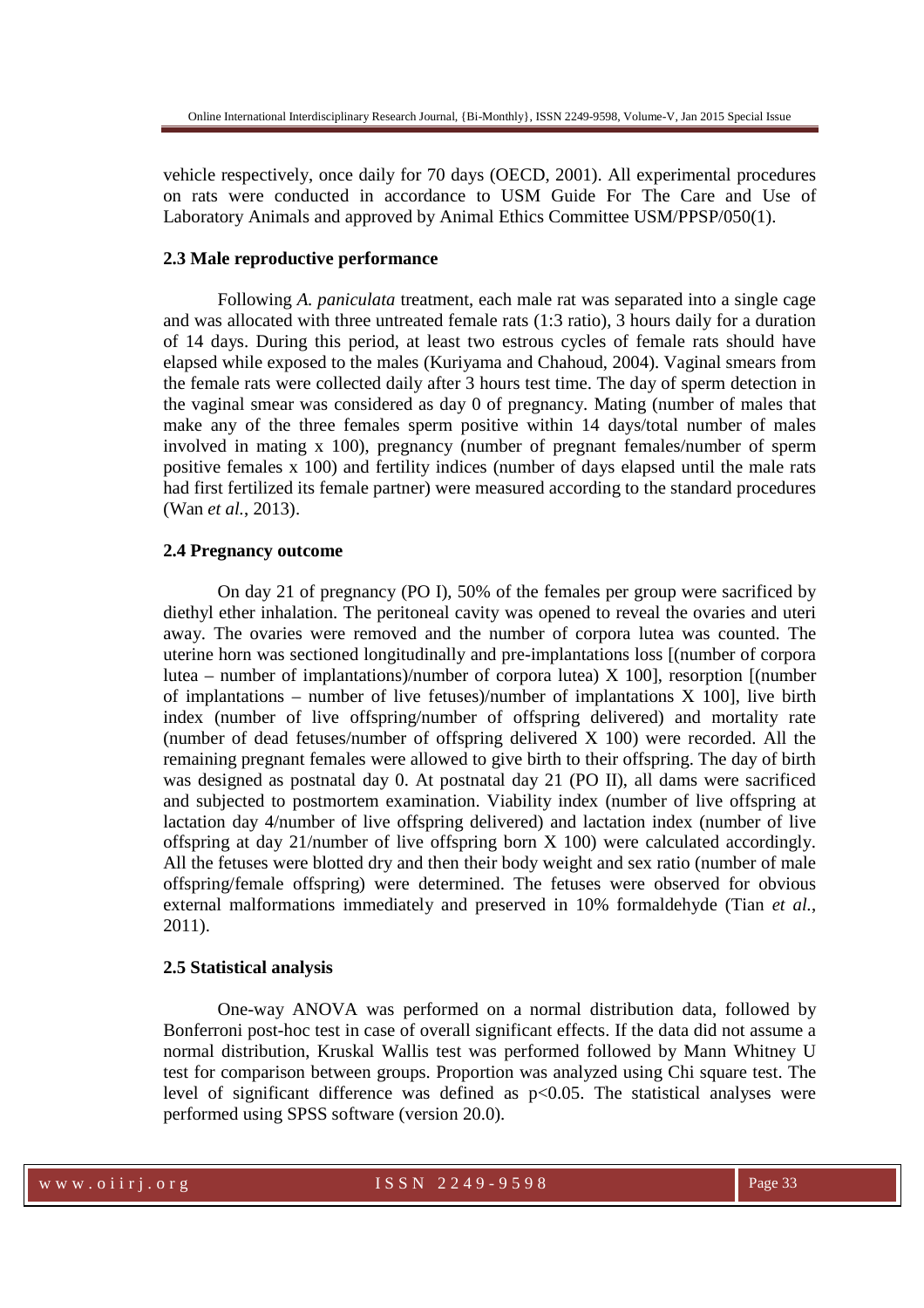## **3. RESULTS**

#### **3.1 Male reproductive performance**

The data concerning on the male reproductive performance parameters such as mating, pregnancy and fertility indices are shown in Table 1. The results revealed that there were no significant changes in mating, pregnancy and fertility indices when *A. paniculata* treated male rats were mated with healthy fertile females.

Table 1: Effects of *A. paniculata* on mating, pregnancy and fertility indices.

|                                    |                     | A. paniculata extract           |                     |                                |                                 |                                  |          |
|------------------------------------|---------------------|---------------------------------|---------------------|--------------------------------|---------------------------------|----------------------------------|----------|
| Parameters                         | Control<br>$(n=10)$ | $0.5 \text{ mg/kg}$<br>$(n=10)$ | 1 mg/kg<br>$(n=10)$ | $10 \text{ mg/kg}$<br>$(n=10)$ | $100 \text{ mg/kg}$<br>$(n=10)$ | $1000 \text{ mg/kg}$<br>$(n=10)$ | p value  |
|                                    |                     |                                 |                     |                                |                                 |                                  |          |
| $\frac{1}{2}$ Mating index (%)     | 6/10(60)            | 7/10(70)                        | 7/10(70)            | 10/10(100)                     | 9/10(90)                        | 10/10(100)                       | p > 0.05 |
| $\frac{z}{z}$ Pregnancy index (%)  | 10/15(67)           | 10/16(63)                       | 12/18(67)           | 14/23(61)                      | 19/24 (79)                      | 18/24 (75)                       | p > 0.05 |
| <sup>y</sup> Fertility index (Day) | $2.00 \pm 1.50$     | $2.00 \pm 3.00$                 | $3.00+2.00$         | $5.50 + 6.00$                  | $3.00 + 4.00$                   | $4.50 \pm 7.00$                  | p > 0.05 |

 $\frac{y}{z}$  Kruskal Wallis. Values are median  $\pm$  inter quartile range.  $z =$ Chi square. \*P<0.05 was considered significant. n= number of male rats.

#### **3.2 Pregnancy outcomes**

The data were presented in two ways, 50% of female rats were sacrificed on day 21 of pregnancy (PO I) and another 50% were sacrificed after 21 days post-partum (PO II).

## **3.2.1 Dams sacrificed on Day 21 of pregnancy**

Table 2 shows that the number of sperm positive females and pregnant dams did not differ from control group at any dose levels. Nonetheless, there was a significant decreased in dams' body weight gain mated with male rats that received *A. paniculata* 1000 mg/kg compared to control group and *A. paniculata* 1 mgkg. There was statistically difference among 1 mg/kg from 0.5, 10 and 1000 mg/kg *A. paniculata* groups in the preimplantation loss parameter. No statistically significant differences among control and *A. paniculata* treated groups were found with regard to gravid uterine weight, adjusted maternal weight, number of corpora lutea, number of implantations, implantation/litter and number of resorptions.

Table 3 shows that administration of *A. paniculata* extract to male rats at any doses had no significant effect on fetal parameters such as the number of fetuses, percentage of live fetuses, viable fetuses/litter, mortality rate, fetus weight/litter and sex ratio. However, the fetus' weight in 10 mg/kg of *A. paniculata* treated group was significantly increased as compared to control group. There were no observable malformation of fetuses from all *A. paniculata* treated and control groups with the exception of one fetus that showed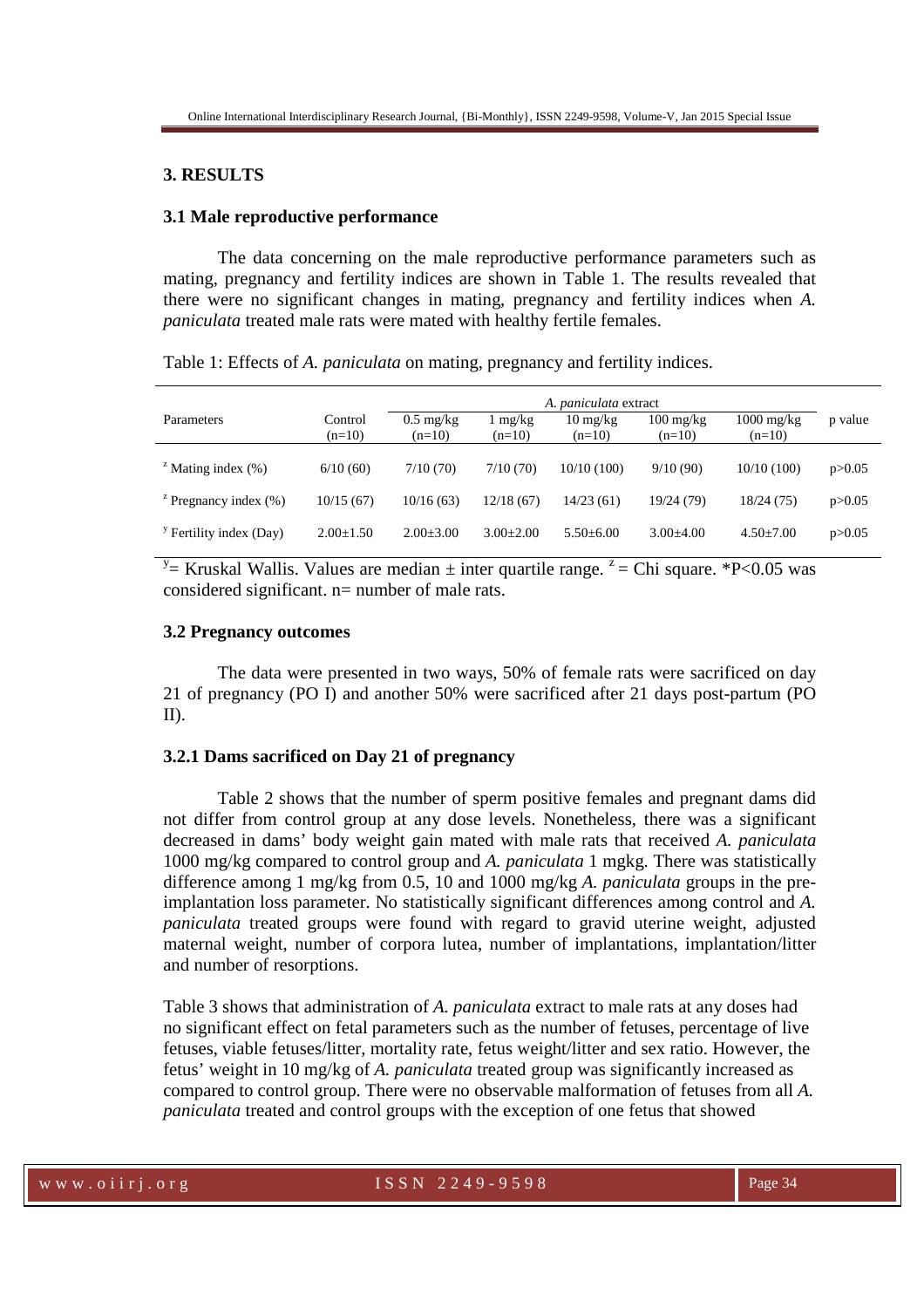micrognathia (jaw malformation) from the dam caged with 1 mg/kg *A. paniculata* treated male rat.

Table 2: Pregnancy outcomes from dams mated with control and *A. paniculata* treated groups on day 21 pregnancy.

|                                                   | A. <i>paniculata</i> extract |                                                  |                                                  |                                  |                                   |                                 |          |
|---------------------------------------------------|------------------------------|--------------------------------------------------|--------------------------------------------------|----------------------------------|-----------------------------------|---------------------------------|----------|
| Parameters                                        | Control                      | $0.5 \text{ mg/kg}$                              | $1 \text{ mg/kg}$                                | $10 \frac{\text{mg}}{\text{kg}}$ | $100 \frac{\text{mg}}{\text{kg}}$ | $1000 \text{ mg/kg}$            | p value  |
|                                                   | $(n=10)$                     | $(n=10)$                                         | $(n=10)$                                         | $(n=10)$                         | $(n=10)$                          | $(n=10)$                        |          |
| <sup>z</sup> Sperm positive<br>females $(\%)$     | 6(40)                        | 6(50)                                            | 8(54)                                            | 12(80)                           | 9(60)                             | 11(74)                          | p > 0.05 |
| $\frac{z}{z}$ Pregnant dams (%)                   | 4(67)                        | 3(50)                                            | 5(63)                                            | 6(50)                            | 4(45)                             | 7(64)                           | p > 0.05 |
| <sup>z</sup> Dam body<br>weight gain (%)          | 55                           | 50                                               | $56^{\wedge\wedge}$                              | 46                               | 50                                | $33***$                         | p<0.05   |
| <sup>Y</sup> Gravid uterine<br>weight $(g)$       | $53.10 \pm 30.44$            | $46.48 \pm 29.88$ ^                              | $69.99 \pm 13.10^{4}\%$                          | $57.06 \pm 12.68^{\text{*}}$     | $71.80 \pm 16.67^{\sqrt{\xi}}$    | $41.70 \pm 42.30^{\frac{2}{5}}$ | p > 0.05 |
| <sup>x</sup> Adjusted maternal<br>body weight (g) | $271.04 \pm 3.47$            | $260.64 \pm 4.04$                                | $247.57 \pm 6.70$                                | $260.34 \pm 8.51$                | $247.17 \pm 4.50$                 | $245.97 \pm 10.16$              | p > 0.05 |
| <sup>Y</sup> Total Corpora<br>Lutea               | 47                           | 33                                               | 58                                               | 71                               | 47                                | 82                              | p > 0.05 |
| <sup>Y</sup> Total Implantation                   | 42                           | 29                                               | 58                                               | 67                               | 45                                | 60                              | p > 0.05 |
| <sup>x</sup> Implantation/litter                  | $10.50 \pm 1.50$             | $9.67 \pm 1.76$                                  | $11.60 \pm 0.51$                                 | $11.17 \pm 0.54$                 | $11.25 \pm 0.85$                  | $8.57 \pm 1.00$                 | p > 0.05 |
| <sup>y</sup> Pre-Implantation<br>loss (%)         | $3.85 \pm 31.92$             | $10.00 \pm 29.22$ <sup><math>\wedge</math></sup> | $0^{\lambda^{\#}\xi}$                            | $7.42 \pm 10.79^{\text{*}}$      | $3.85 \pm 8.17$                   | $11.11 \pm 36.75^{\frac{2}{3}}$ | p<0.05   |
| <sup>z</sup> Resorptions total                    | 6/42                         | 13/29                                            | 6/58                                             | 8/67                             | 4/45                              | 18/60                           | p > 0.05 |
| $(\%)$<br>1.777771<br>$\sim$                      | (14)<br>$x \cdot x$          | (34)                                             | (10)<br>$\sim$ $\sim$ $\sim$ $V$<br>$\mathbf{v}$ | (12)<br>$-1$ www.size<br>$-1$    | (9)<br>$\cdot$ $\cdot$            | (30)                            |          |

 $x =$ One-ways ANOVA. Values are mean  $\pm$  SEM.  $y =$  Kruskal Wallis. Values are median  $\pm$  inter quartile range. <sup>z</sup> = Chi square. \*p<0.05 was considered significant. ^, ^^,  $\frac{1}{2}$  and  $\frac{1}{2}$  = Significantly different between *A. paniculata* treated groups. n= number of male rats.

Table 3: Pregnancy outcomes from dams mated with control and *A. paniculata* treated groups, and fetal parameters were evaluated at the caesarian section performed on day 21 of pregnancy.

|                                         |                 | A. <i>paniculata</i> extract |                   |                                  |                            |                      |          |
|-----------------------------------------|-----------------|------------------------------|-------------------|----------------------------------|----------------------------|----------------------|----------|
| Parameters                              | Control         | $0.5 \text{ mg/kg}$          | $1 \text{ mg/kg}$ | $10 \frac{\text{mg}}{\text{kg}}$ | $100 \text{ mg/kg}$        | $1000 \text{ mg/kg}$ | p value  |
|                                         | $(n=10)$        | $(n=10)$                     | $(n=10)$          | $(n=10)$                         | $(n=10)$                   | $(n=10)$             |          |
| Number of dams                          | $\overline{4}$  | 3                            | 5                 | 6                                | $\overline{4}$             | 7                    |          |
| <sup>y</sup> Total number of<br>fetuses | 36              | 21                           | 52                | 59                               | 41                         | 42                   | p > 0.05 |
| $\rm z$ Live fetuses (%)                | 35(97.2)        | 19(90.5)                     | 52 (100)          | 59 (100)                         | 41 (100)                   | 42 (100)             | p > 0.05 |
| <sup>x</sup> Viable Fetuses/Litter      | $8.75 \pm 1.44$ | $5.33 \pm 1.20$              | $10.40 \pm 0.68$  | $9.83 \pm 0.75$                  | $10.25 \pm 0.75$           | $6.00 \pm 1.45$      | p > 0.05 |
| $\rm{z}$ Mortality rate (%)             | 1/36(2.8)       | 2/21(9.5)                    | $\mathbf{0}$      | $\Omega$                         | $\overline{0}$             | $\theta$             | p > 0.05 |
| <sup>y</sup> Fetus weight $(g)$         | $4.67 \pm 1.49$ | $4.04 \pm 0.81$              | $4.79 + 0.50$     | $4.69 + 1.18$                    | $5.03 + 0.32$ <sup>*</sup> | $4.54 \pm 0.55$      | p<0.05   |
| <sup>y</sup> Fetus weight/ Litter       | $4.75 \pm 2.31$ | $3.83 \pm 2.95$              | $4.76 + 0.47$     | $4.81 \pm 1.58$                  | $5.01 \pm 0.10$            | $4.37 \pm 0.54$      | p > 0.05 |
| <sup>z</sup> Sex ratio                  | 18/18           | 8/13                         | 20/32             | 39/20                            | 21/20                      | 25/17                | p > 0.05 |
| $(M\% / F\%)$                           | (50:50)         | (38:62)                      | (38:62)           | (66:34)                          | (51:49)                    | (60:40)              |          |

w w w . o i i r j . o r g i set of the ISSN 2249-9598 Page 35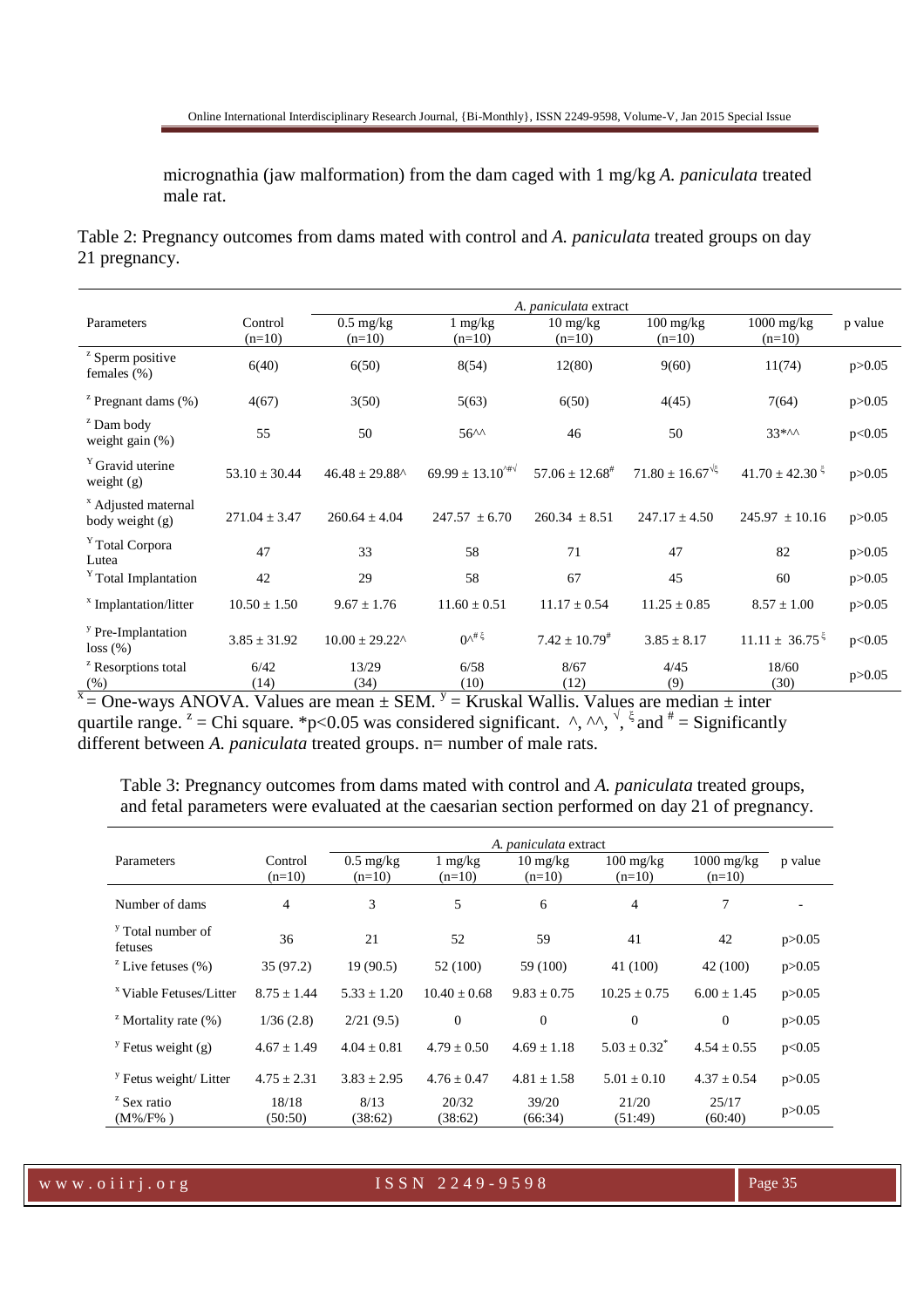$x =$ One-ways ANOVA. Values are mean  $\pm$  SEM.  $y =$  Kruskal Wallis. Values are median  $\pm$  inter quartile range.  $z^2$  = Chi square. \*P<0.05 was considered significant. ^ = Significantly different among *A. paniculata* treated groups. n= number of male rats.

#### **3.2.2 Dams sacrificed on Day 21 post-partum**

Table 4 shows that the number of sperm positive was significantly increased in female rats impregnated by males administered with *A. paniculata* extract at the dose of 100 mg/kg. Treatment of *A. paniculata* at any dose levels had no significant effect on the percentage of pregnant dams, maternal weight gain, uterine weight and adjusted maternal weight. The other parameters evaluated such as total corpura lutea, total implantation, implantation/litter, pre-implantation loss and resorptions total also did not suggest modifications.

As can be seen in Table 5, *A. paniculata* extract did not produce any adverse effect on the number of newborn, live birth index, mortality rate, viable pups/litter, pups growth rate, sex ratio and viability index within the doses range tested. Although the pups from 10 mg/kg *A. paniculata* group showed significant reduction in body weight at birth but the result of pup weight/litter ratio did not show any significant difference when compared to control group. With regard to lactation index, 1 mg/kg *A. paniculata* group showed a significant reduction as compared to control group. On the other hand, mortality rate was significantly increased in three *A. paniculata* extract treated groups (1, 100, 1000 mg/kg). Finally, there were no significant differences observed in pups' body weight at postnatal day 21.

|                                                |                     | A. paniculata extract           |                               |                                              |                                               |                          |          |
|------------------------------------------------|---------------------|---------------------------------|-------------------------------|----------------------------------------------|-----------------------------------------------|--------------------------|----------|
| Parameters                                     | Control<br>$(n=10)$ | $0.5 \text{ mg/kg}$<br>$(n=10)$ | $1 \text{ mg/kg}$<br>$(n=10)$ | $10 \frac{\text{mg}}{\text{kg}}$<br>$(n=10)$ | $100 \frac{\text{mg}}{\text{kg}}$<br>$(n=10)$ | $1000$ mg/kg<br>$(n=10)$ | p value  |
| Females involved                               | 15                  | 12                              | 15                            | 15                                           | 15                                            | 15                       |          |
| <sup>y</sup> Sperm positive<br>females $(\%)$  | 9<br>(60)           | 10<br>(84)                      | 10<br>$(67)^{A}$              | 11<br>$(74)^5$                               | 15<br>$(100)$ *^ 5                            | 13<br>(87)               | p<0.05   |
| $\frac{y}{x}$ Pregnant dams (%)                | 6(67)               | 7(70)                           | 7(70)                         | 8(73)                                        | 15 (100)                                      | 11(85)                   | p > 0.05 |
| <sup>y</sup> Maternal weight<br>gain(%)        | 4.44                | 3.87                            | $-3.08$                       | 8.12                                         | $-2.36$                                       | 1.38                     | p > 0.05 |
| $x$ Uterine weight (g)                         | $0.31 \pm 0.05$     | $0.36 \pm 0.04$                 | $0.39 \pm 0.08$               | $0.43 \pm 0.06$                              | $0.36 \pm 0.03$                               | $0.39 \pm 0.04$          | p > 0.05 |
| <sup>x</sup> Adjusted maternal<br>weight $(g)$ | $257.77 \pm 15.30$  | $260.49 \pm 10.34$              | $230.75 \pm 17.68$            | $257.57 \pm 10.25$                           | $241.84 \pm 10.41$                            | 245.34±8.01              | p > 0.05 |
| <sup>x</sup> Total corpura lutea               | 97                  | 119                             | 127                           | 125                                          | 244                                           | 169                      | p > 0.05 |
| <sup>x</sup> Total implantation                | 70                  | 76                              | 82                            | 95                                           | 163                                           | 102                      | p > 0.05 |
| <sup>x</sup> Implantation/Litter               | $11.67 \pm 0.61$    | $11.14 \pm 0.86$                | $11.71 \pm 0.71$              | $11.88 \pm 0.72$                             | $10.47 \pm 0.70$                              | $9.27 \pm 0.71$          | p > 0.05 |
| <sup>x</sup> Pre-implantation<br>loss (%)      | $26.00 \pm 6.78$    | $33.93 \pm 5.12$                | $30.25 \pm 8.47$              | $22.50 \pm 3.51$                             | $35.59 \pm 4.23$                              | $38.53 \pm 4.94$         | p > 0.05 |
| <sup>y</sup> Resorptions total<br>(% )         | 11/70<br>(16)       | 20/76<br>(26)                   | 20/82<br>(24)                 | 16/95<br>(17)                                | 39/163<br>(24)                                | 17/102<br>(17)           | p > 0.05 |

Table 4: Pregnancy outcomes from dams mated with control and *A. paniculata* treated groups on day 21 post-partum.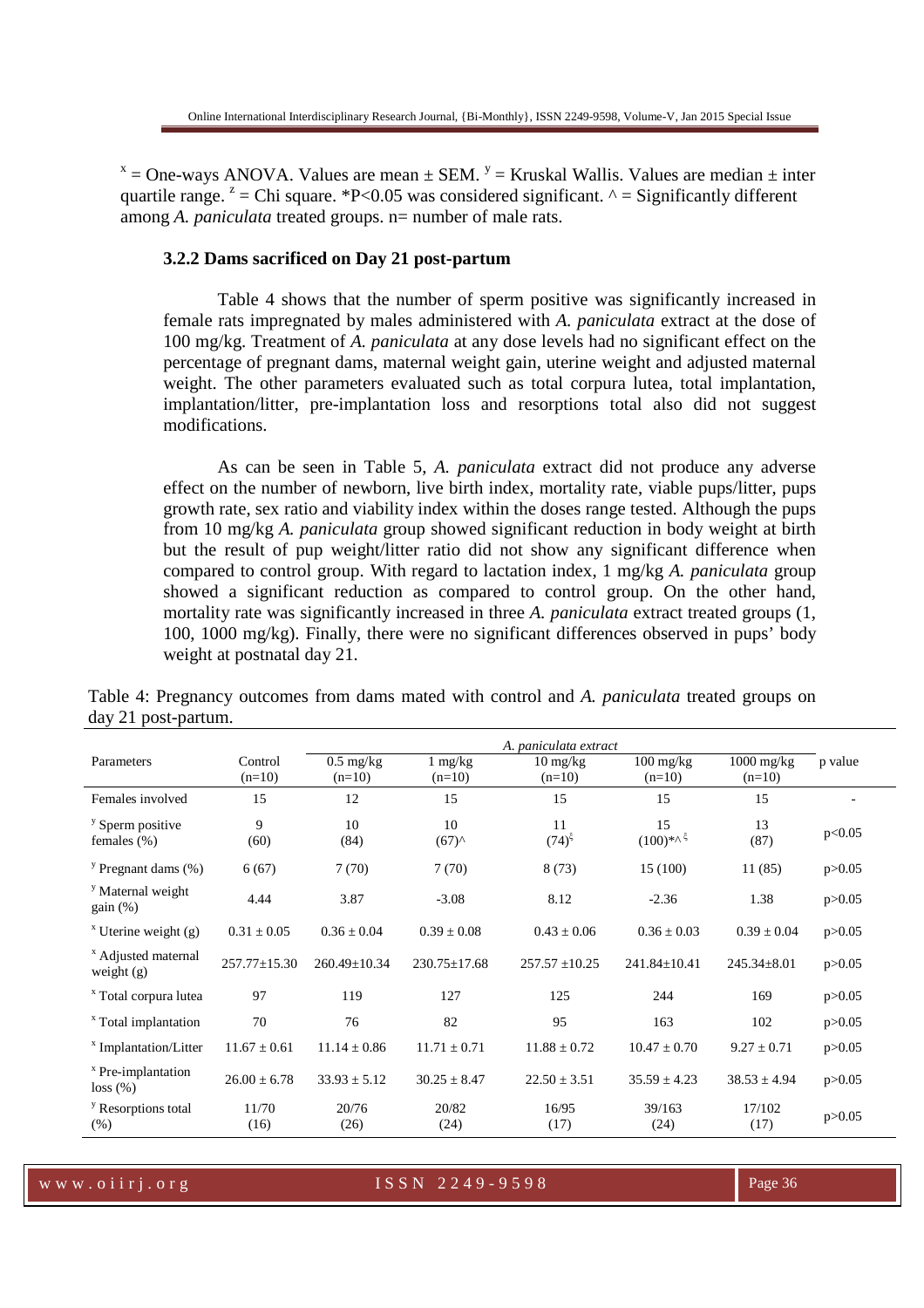$x =$ One-way ANOVA. Values are mean  $\pm$  SEM.  $y =$ Chi square. \*P<0.05 was considered significant.  $\wedge$  and  $\xi$  = Significantly different among A. paniculata treated groups. n= number of male rats.

|                                         |                     | A. paniculata extract           |                               |                                |                                               |                          |                   |
|-----------------------------------------|---------------------|---------------------------------|-------------------------------|--------------------------------|-----------------------------------------------|--------------------------|-------------------|
| Parameters                              | Control<br>$(n=10)$ | $0.5 \text{ mg/kg}$<br>$(n=10)$ | $1 \text{ mg/kg}$<br>$(n=10)$ | $10 \text{ mg/kg}$<br>$(n=10)$ | $100 \frac{\text{mg}}{\text{kg}}$<br>$(n=10)$ | $1000$ mg/kg<br>$(n=10)$ | p value           |
| <sup>x</sup> Total newborn              | 59                  | 60                              | 62                            | 79                             | 120                                           | 86                       | p > 0.05          |
| <b>Postnatal Day 1</b>                  |                     |                                 |                               |                                |                                               |                          |                   |
| $x$ Live birth index $(\%)$             | 100                 | 97                              | 97                            | 96                             | 96                                            | 100                      | p > 0.05          |
| <sup>y</sup> Mortality rate $(\%)$      | $\mathbf{0}$        | 2/60(3)                         | 2/62(3)                       | 3/79(4)                        | 5/120(4)                                      | $\Omega$                 | p > 0.05          |
| <sup>x</sup> Viable pups/Litter         | $9.83 \pm 0.60$     | $8.57 \pm 1.25$                 | $8.86 \pm 1.26$               | $9.88 \pm 1.08$                | $8.00 \pm 0.84$                               | $7.82 \pm 0.77$          | p > 0.05          |
| <sup>x</sup> Birth weight               | $6.52 \pm 0.06$     | $6.85 \pm 0.07$                 | $6.12 \pm 0.09$               | $5.58 \pm 0.12*$               | $6.41 \pm 0.09$                               | $6.23 \pm 0.06$          | p<0.05            |
| <sup>x</sup> Pups weight/ Litter        | $6.53 \pm 0.13$     | $6.92 \pm 0.18$                 | $6.05 \pm 0.23$               | $5.64 \pm 0.32$                | $6.38 \pm 0.25$                               | $6.28 \pm 0.13$          | p > 0.05          |
| <sup>y</sup> Pups Growth rate $(\%)$    | 474.31±14.92        | 493.75±9.74                     | $477.42 \pm 28.32$            | $527.94 \pm 16.23$             | $463.49 \pm 11.20$                            | $524.99 \pm 14.03$       | p > 0.05          |
| <sup>y</sup> Sex Ratio<br>$(M\% / F\%)$ | 30/29<br>(51:49)    | 30/30<br>(50:50)                | 35/27<br>(56:44)              | 46/33<br>(58:42)               | 58/62<br>(48:52)                              | 40/46<br>(47:53)         | p > 0.05          |
| <sup>y</sup> Viability index $(\%)$     | 58/59 (98)          | 58/58 (100)                     | 44/60(73)                     | 73/76 (96)                     | 102/115(89)                                   | 73/86 (85)               | p > 0.05          |
| <b>Postnatal Day 21</b>                 |                     |                                 |                               |                                |                                               |                          |                   |
| <sup>y</sup> Lactation index $(\% )$    | 58/59 (98)          | 58/58 (100)                     | $31/60(52)^{*}$               | 73/76 (96)                     | 92/115(80)                                    | 65/86(76)                | p<0.05            |
| <sup>y</sup> Mortality rate $(\%)$      | 1/59(2)             | $\theta$                        | $31/62(50)$ <sup>***</sup>    | 6/79(8)                        | 28/120 (23)**                                 | 21/86(24)                | p<0.01<br>p<0.001 |
| $^x$ Pups body weight (g)               | $37.12 \pm 0.87$    | $40.59 \pm 0.66$                | $36.06 \pm 1.58$              | $35.08 \pm 0.59$               | $37.57 \pm 0.81$                              | 39.15±0.86               | p > 0.05          |

Table 5: New born parameters from dams mated with *A. paniculata* treated male rats.

 $x =$ One-way ANOVA. Values are mean  $\pm$  SEM.  $y =$ Chi square. \*P<0.05 was considered significant \*\*p<0.01 and\*\*\*p<0.001.

n= number of male rats.

## **4. DISCUSSION**

The evaluation of reproductive performance and pregnancy outcomes provide measures of the functional consequences of reproductive injury (Manson and Kang, 1994). Oral administration of *A. paniculata* at different dose levels ranging from 0.5 of up to 1000 mg/kg body weight did not affect the male reproductive performance in any deleterious ways. Though there was no significant effect in mating index observed in our study, treatment with *A. paniculata* 10 and 1000 mg/kg exhibited 100% positive response while the control group showed only 60%. Similar trends are observed in a study by Mkrtchyan *et al*. (2005), where standardized extract of *A. paniculata* (fixed combination Kan Jang) showed no significant negative effects on the male fertility but rather it exhibited a positive trend in fertility indices. Our finding is further supported with a previous research by Renu (2005). The author indicated that treatment with 95% *A. paniculata* ethanolic extract for four week at 10 and 1000 mg/kg showed an increase of 90% and 80% in libido index respectively.

In PO I study, the female rats that cohabited with 1000 mg/kg *A. paniculata* treated male rats showed a significant decrease in maternal weight gain. The maternal deaths as well as the decrease in weight gain during pregnancy are indications that there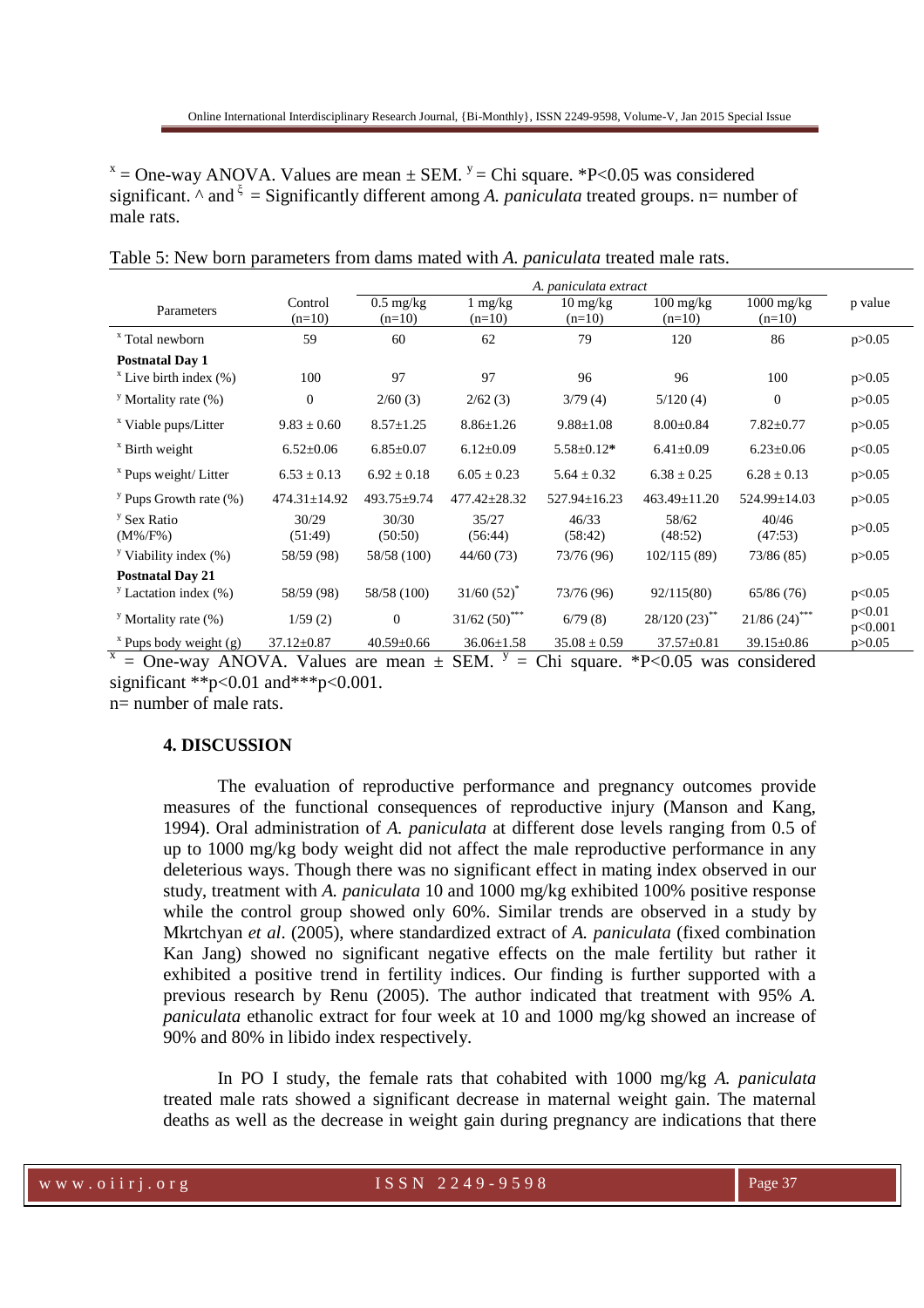was maternal toxicity (Mello *et al.*, 2005). These maternally toxic doses of any substance also proved to be embryofeto-toxic as revealed by three outcomes evaluated: embryolethality, prenatal growth retardation and fetal malformations (Wang *et al.*, 2012). It is possible that reduction in maternal weight gain is not related to the treatment since *A. paniculata* extract were given to the males, not females. Unhealthy conditions, diseases or early pregnancy may also be the reason for the lowering of the percentage body weight gain in female rats during the pregnancy period (Patrick and Marie, 1998). No other maternal parameters showed significant different. As for fetal parameters, only 100 mg/kg *A. paniculata* treated group showed a significant increase in fetal weight as compared to control. However, fetus weight/litter parameter did not show any significant effect. Thus, it seems that *A. paniculata* did not produce any sign of toxicity in both maternal and fetal parameters based on the pregnancy outcomes observations at day 21 of pregnancy.

As for PO II, there was a significant increase in the number of sperm positive in females mated with *A. paniculata* male treated rats. This situation may arise due to higher mating index among the *A. paniculata* treated groups in reproductive performance study. Previous study by Sattayasai *et al*. (2010) also revealed that treatment of *A. paniculata*  for four weeks was able to improve sexual motivation and performance, as well as serum testosterone in mice. The other maternal parameters did not show any modifications. Similarly, ingestion of *A. paniculata* had no effect on general fetal parameters at day 21 of post-partum. However, in post natal day 21 there was a significant increase in mortality rate of fetuses among *A. paniculata* treated groups. Signs of maternal wellbeing are usually observed in developmental toxicity studies, i.e. decrease in maternal weight gain, decreased in food and water consumption, appearance of clinical signs and organ toxicity and mortality (Elbetieha *et al.*, 2001). According to this study, the decreased in maternal weight gain observed in three dose levels of *A. paniculata* (1, 100 & 1000 mg/kg) correspond to the increase in mortality rate of the fetuses (Chahoud *et al.*, 1999). Thus it is likely that the adverse effect in mortality rate does not necessarily reflect to the treatment of *A. paniculata* in male rats.

The most common teratogenic effects attributed to toxic substances are spontaneous abortion, congenital malformations, intrauterine growth retardation, mental retardation, carcinogenesis and mutagenesis (Eluwa *et al.*, 2010). In mice and rats, even malformations as severe as neural tube defects, fused or missing ribs, and fused or scrambled sternebrae could be caused by maternal or paternal toxicity (Mello *et al.*, 2005). Gross external examination of fetuses revealed no obvious abnormality or malformation in all fetuses delivered from dams mated to *A. paniculata* treated paternal groups except for one fetus from 1 mg/kg *A. paniculata* group which showed micrognathia. Abnormalities or malformation of fetuses may also be caused by maternal or paternal genetic factors, environmental factors and other factors related to diet. The cause of approximately 40% of malformation is unknown and 12-25% of congenital defects are purely genetic defects (Gardner *et al.*, 2014). Teratogenicity is a very difficult condition to relate the cause and effects relationships. Only controlled epidemiological studies can be expected to detect a relationship between environmental factors such as drug exposure and pregnancy outcomes (Zomerdijk *et al.*, 2014). These studies must be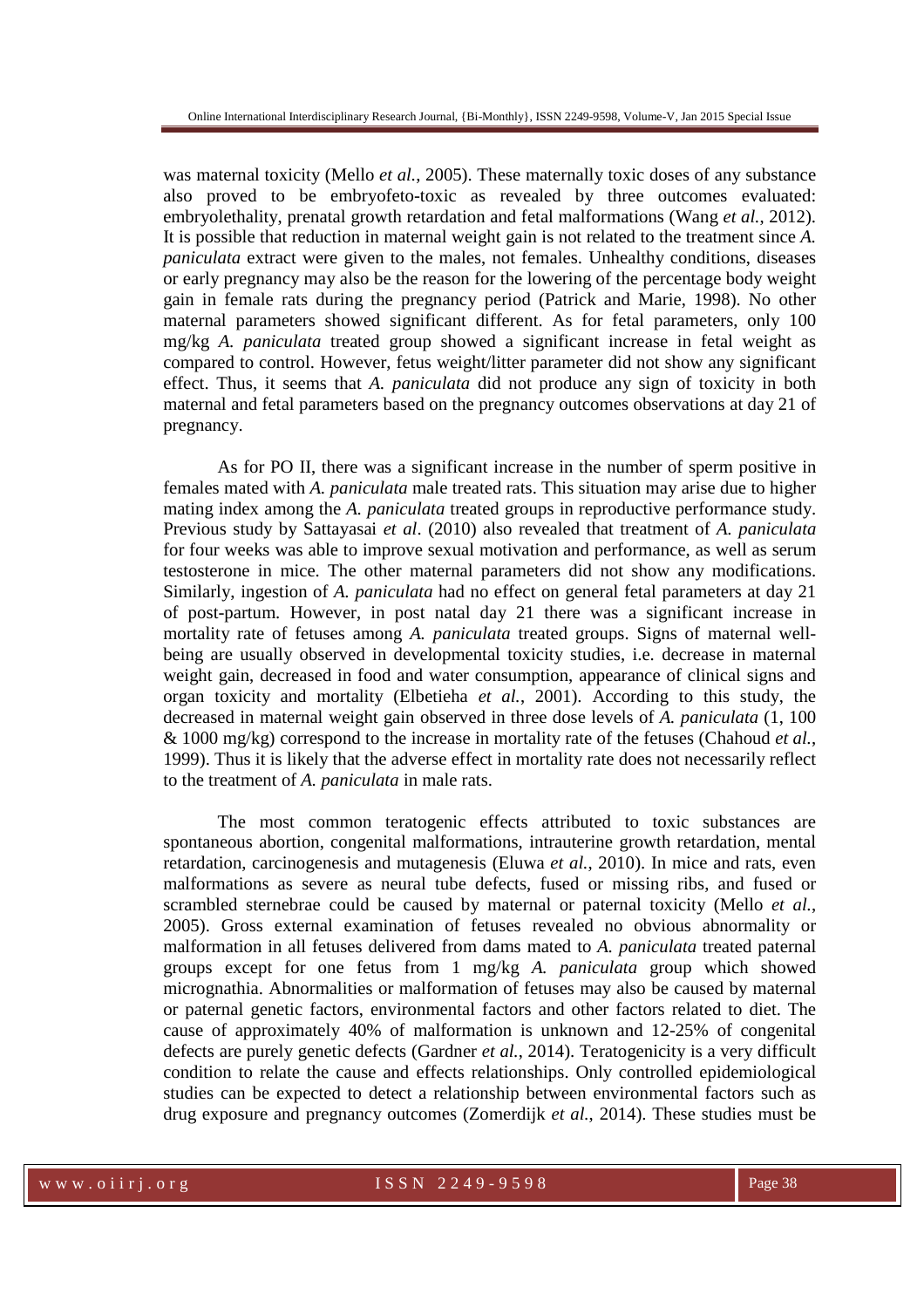performed by unbiased researchers who are able to statistically analyze the population and correct for confounding factors (Speight and Holford, 1997). Animal studies cannot be true predictors of teratogenicity due to wide inter- and intra- species variations in the pharmacokinetic of the drugs concerned including placental transfer (Jagetia and Baliga, 2003). Thus, the single observation of micrognathia in our study could be a single case which might be a natural incidence in the rat population of our laboratory.

## **5. CONCLUSION**

Administration of 50% ethanolic extract of *A. paniculata* in male rats for 70 days showed no observable pattern of toxicity on male reproductive performance and pregnancy outcome parameters. The plant seems to be safe to male rats however higher mortality rate in fetuses at day 21 post-partum may require detailed investigation in order to confirm its safety.

## **ACKNOWLEDGEMENTS**

This work was financially supported by Ministry of Science, Technology and Innovation of Malaysia for IRPA grant (305/PPSP/6112214). We are thankful to Nurun Najmee Hasenan, School of Languages, Literacies and Translation for proofreading this manuscript.

## **REFERENCES**

- Akbarsha, M. and Murugaian, P. (2000). Aspects of the male reproductive toxicity/male antifertility property of andrographolide in albino rats: Effect on the testis and the cauda epididymidal spermatozoa. Phytother Res, 14, 6, 432-435.
- Allan, J., Pore, M., Deepak, M., Murali, B., Mayachari, A. and Agarwal, A. (2009). Reproductive and fertility effects of an extract of *Andrographis paniculata* in male Wistar rats. Int J Toxicol, 28, 4, 308-317.
- Chahoud, I., Ligensa, A., Dietzel, L. and Faqi, A. S. (1999). Correlation between maternal toxicity and embryo/fetal effects. Reprod Toxicol, 13, 5, 375-381.
- Coon, J. and Ernst, E. (2004). *Andrographis paniculata* in the treatment of upper respiratory tract infections: A systematic review of safety and efficacy. Planta Med, 70, 4, 293-298.
- Dasuki, M. S., Siti Amrah, S., Urban, J. D., Hasnan, J. and Mohsin, S. (2011). Revising the sexual behavior of naive and experienced male Sprague Dawley rats. Int Med J, 18, 1, 8-13.
- Elbetieha, A., Bataineh, H., Darmani, H. and Al-Hamood, M. H. (2001). Effects of longterm exposure to manganese chloride on fertility of male and female mice. Toxicol Lett, 119, 3, 193-201.
- Eluwa, M., Udoaffah, M., Vulley, M., Ekanem, T., Akpantah, A., Asuquo, O. and Ekong, M. (2010). Comparative study of teratogenic potentials of crude ethanolic root bark and leaf extract of *Rauwolfia vomitoria* (*Apocynaceae*) on the fetal heart. N Am J Med Sci, 2, 12, 592-595.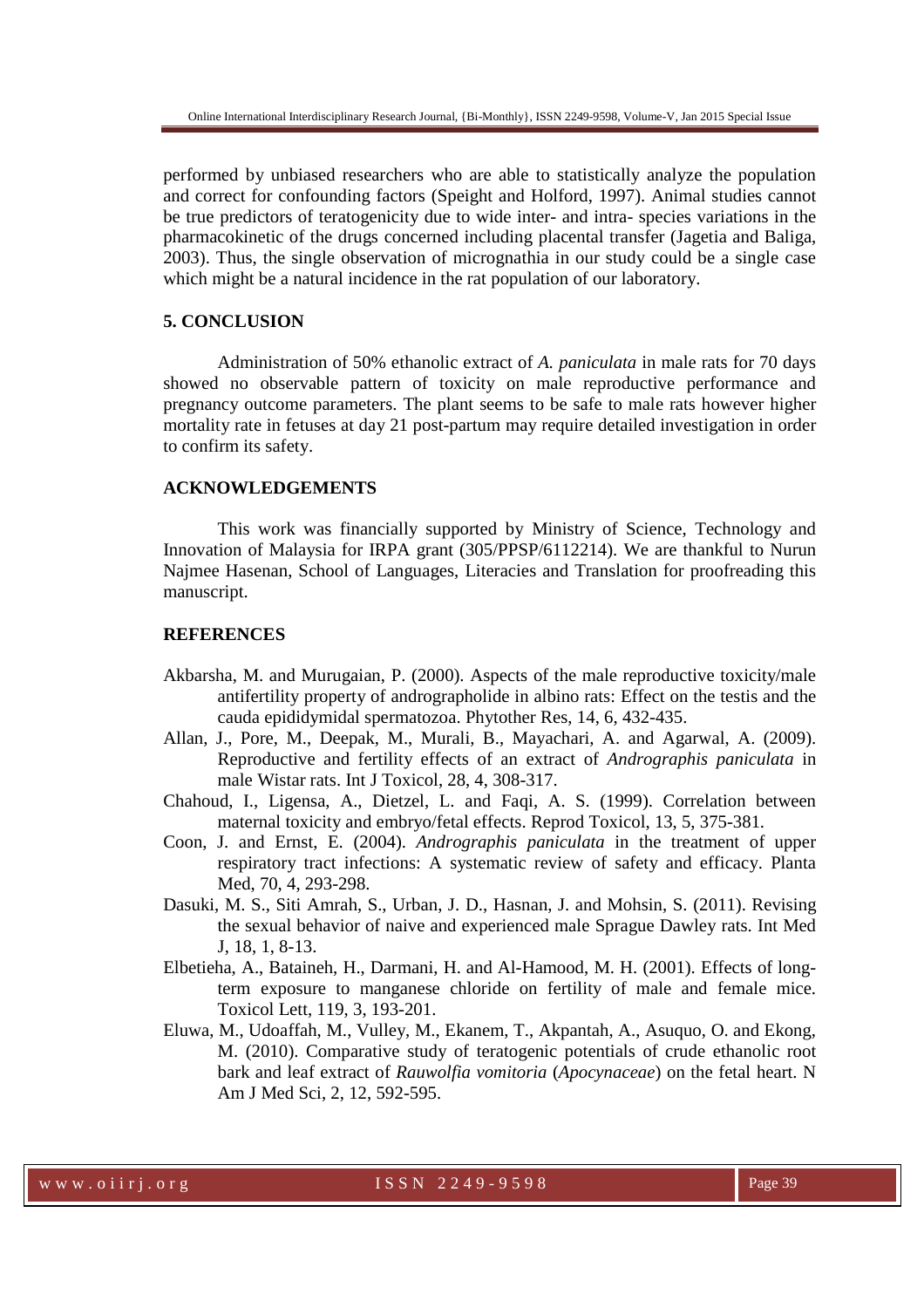- Gardner, D., Riet-Correa, F., Lemos, D., Welch, K., Pfister, J. and Panter, K. (2014). Teratogenic effects of *Mimosa tenuiflora* in a rat model and possible role of N-Methyl- and N,N-Dimethyltryptamine. J Agric Food Chem, 62, 30, 7398-7401.
- Jagetia, G. C. and Baliga, M. S. (2003). Induction of developmental toxicity in mice treated with *Alstonia scholaris* (Sapthaparna) in utero. Birth Defects Res B Dev Reprod Toxicol, 68, 6, 472-478.
- Kuriyama, S. N. and Chahoud, I. (2004). In utero exposure to low-dose 2,3′,4,4′,5 pentachlorobiphenyl (PCB 118) impairs male fertility and alters neurobehavior in rat offspring. Toxicology, 202, 3, 185-197.
- Manson, J. and Kang, Y. 1994. Guidelines for reproductive toxicity assessment, Washington, Springfield.
- Mello, F. B., Jacobus, D., Carvalho, K. and Mello, J. R. B. (2005). Effects of *Lantana camara* (Verbenaceae) on general reproductive performance and teratology in rats. Toxicon, 45, 4, 459-466.
- Mishra, K., Dash, A., Swain, B. and Dey, N. (2009a). Anti-malarial activities of *Andrographis paniculata* and *Hedyotis corymbosa* extracts and their combination with curcumin. Malar J, 8, 1, 26.
- Mishra, U., Mishra, A., Kumari, R., Murthy, P. and Naik, B. (2009b). Antibacterial activity of ethanol extract of *Andrographis paniculata*. Indian J Pharm Sci, 71, 4, 436-438.
- Mkrtchyan, A., Panosyan, V., Panossian, A., Wikman, G. and Wagner, H. (2005). A phase I clinical study of *Andrographis paniculata* fixed combination Kan Jang™ versus ginseng and valerian on the semen quality of healthy male subjects. Phytomedicine, 12, 6–7, 403-409.
- Nagalekshmi, R., Menon, A., Chandrasekharan, D. K. and Nair, C. K. K. (2011). Hepatoprotective activity of *Andrographis paniculata* and *Swertia chirayita*. Food Chem Toxicol, 49, 12, 3367-3373.
- OECD (2001). Organization for Economic Cooperation and Development. Guideline for testing of chemicals. No. 416 two-generation reproduction toxicity study, 1-13.
- Patrick, E. and Marie, C. 1998. The laboratory rats, Washington D.C., CRC Press.
- Renu, A. (2005). Safety aspects of *Andrographis paniculata*: An investigation into possible male reproductive toxicity. Master thesis in Biomedicine. School of Health Sciences, Universiti Sains Malaysia, Kubang Kerian, Kelantan, Malaysia.
- Sareer, O., Ahmad, S. and Umar, S. (2014). *Andrographis paniculata*: A critical appraisal of extraction, isolation and quantification of andrographolide and other active constituents. Nat Prod Res, 28, 23, 2081-2101.
- Sattayasai, J., Srisuwan, S., Arkaravichien, T. and Aromdee, C. (2010). Effects of andrographolide on sexual functions, vascular reactivity and serum testosterone level in rodents. Food Chem Toxicol, 48, 7, 1934-1938.
- Shahid, A. (2011). *Andrographis paniculata*: A review of pharmacological activities and clinical effects. Altern Med Rev, 16, 1, 66-77.
- Speight, T. and Holford, N. 1997. Avery's Drug Treatment, Adis International Limited, Auckland, New Zealand.
- Thisoda, P., Rangkadilok, N., Pholphana, N., Worasuttayangkurn, L., Ruchirawat, S. and Satayavivad, J. (2006). Inhibitory effect of *Andrographis paniculata* extract and its active diterpenoids on platelet aggregation. Eur J Pharmacol, 553, 1–3, 39-45.